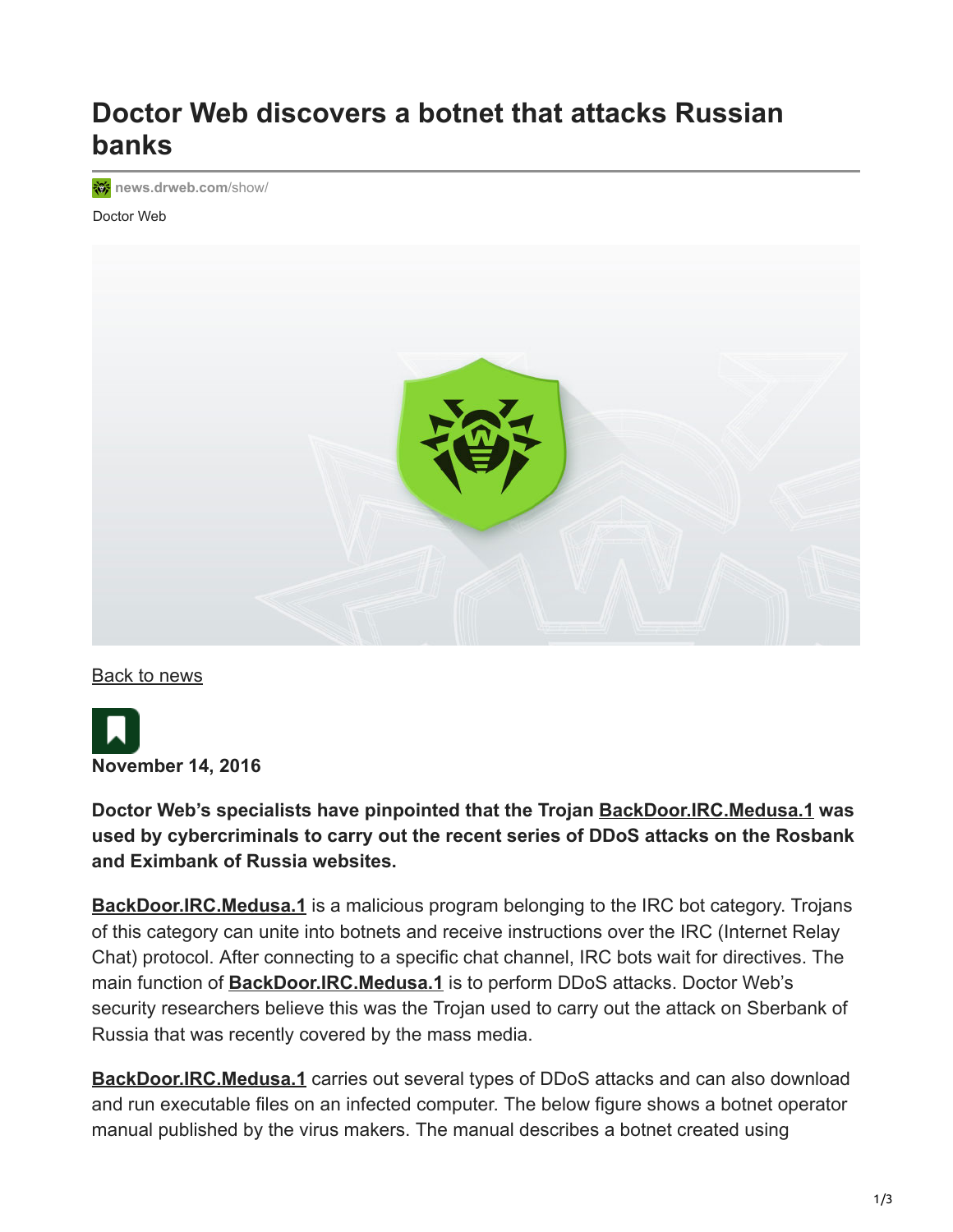## **[BackDoor.IRC.Medusa.1](https://vms.drweb.com/search/?q=BackDoor.IRC.Medusa.1&lng=en)** and contains a list of commands the Trojan can execute:



The Trojan is being actively promoted on underground forums. Its creators claim that a botnet consisting of 100 infected computers is capable of generating up to 20,000-25,000 requests per second with a peak value of 30,000. As proof, they show a diagram of a test attack on the NGNIX http server: